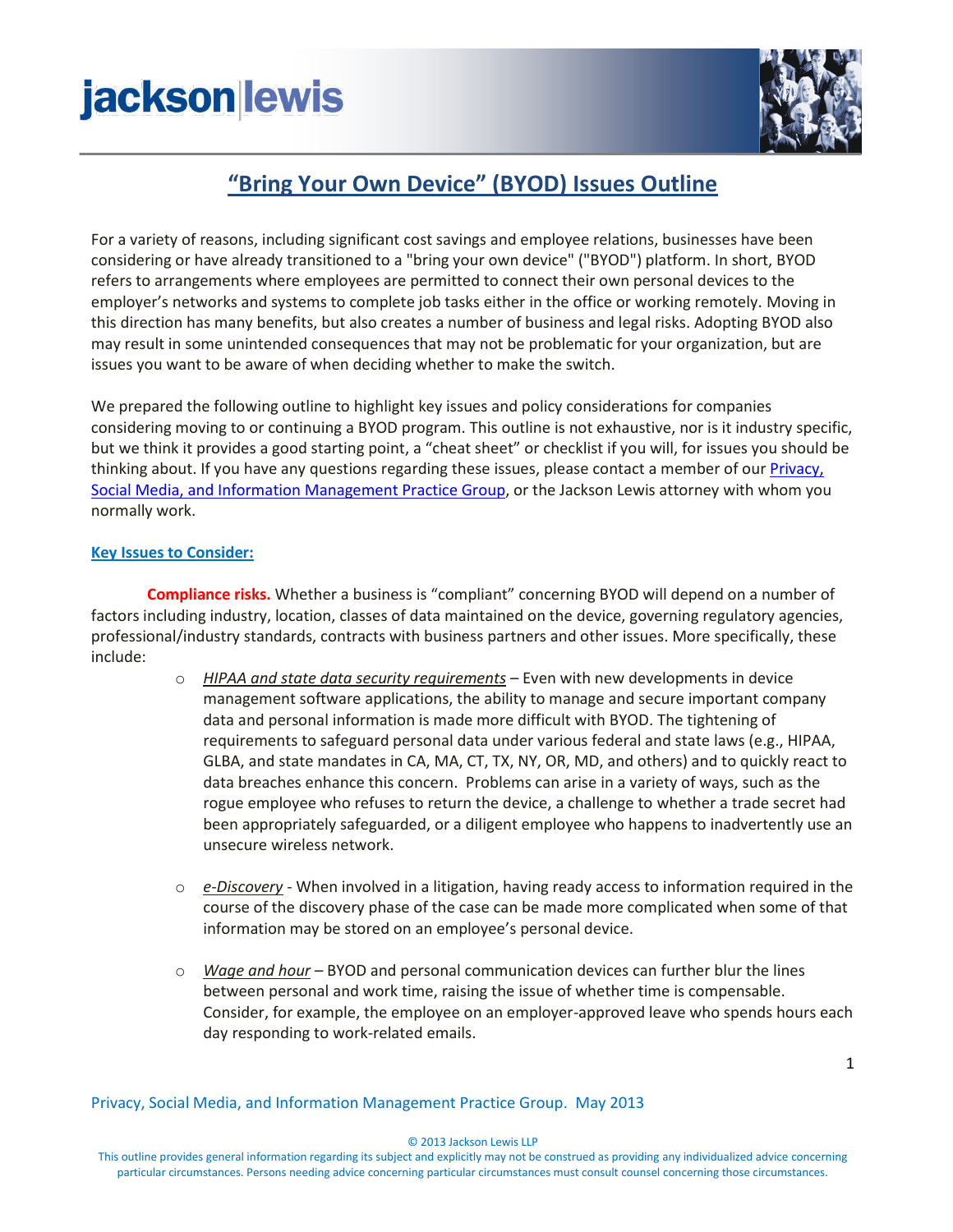# **jacksonlewis**



- o *International data privacy requirements* BYOD needs to be considered even more carefully when implemented on a global scale. Cross border transmissions of personal data and different employment standards from country to country can raise thorny issues for multinational companies.
- o *Garden variety workplace law issues* Workplace harassment, discrimination, and privacy risks are not avoided because suspect activities happen on an employee's device, rather than the company's device. For example, businesses that engage in monitoring employees' locations and communications may need to think more carefully about the nature, scope and notification requirements concerning that kind of monitoring activity. An awkward employee relations issue (as well as an e-discovery risk) is the ability to "wipe" a device in the event of a security risk to the information on the device, or other circumstances affecting the device. Businesses will need to explore this option carefully with regard the selection of their BYOD device management vendor/solution, their own IT capabilities, as well as communicating the "wipe" possibility to employees.
- o *Labor –* A company considering BYOD for a group of employees represented by a bargaining group likely will need to bargain with the union on whether it can implement such a program.
- o *Record retention and destruction requirements* One of the concerns in a BYOD context is triggered when an employee changes his or her device. Tossing the device in the trash, even if in an environmentally friendly way, may not be consistent with the federal or state data disposal laws requiring personal information be appropriately destroyed.

#### **Business Issues.**

- $\circ$  Will all employees be eligible for BYOD? Can we have a mixture of company owned devices and BYOD?
- o What devices are permitted? Will/should the IT department be able to service employees? How do we determine whether to adopt new devices?
- o How do we ensure devices are appropriately updated, secured?
- o When does the company have to reimburse the employee for the cost of the device because it is necessary to perform the employee's duties? See CA and other states.
- o What device management vendor should we use? What are some of the critical services agreement provisions?
- o How will BYOD affect our ability to manage employee workload and performance?
- o Are our clients OK with our employees using BYOD?
- o Are our trade secrets protected?

Privacy, Social Media, and Information Management Practice Group. May 2013

© 2013 Jackson Lewis LLP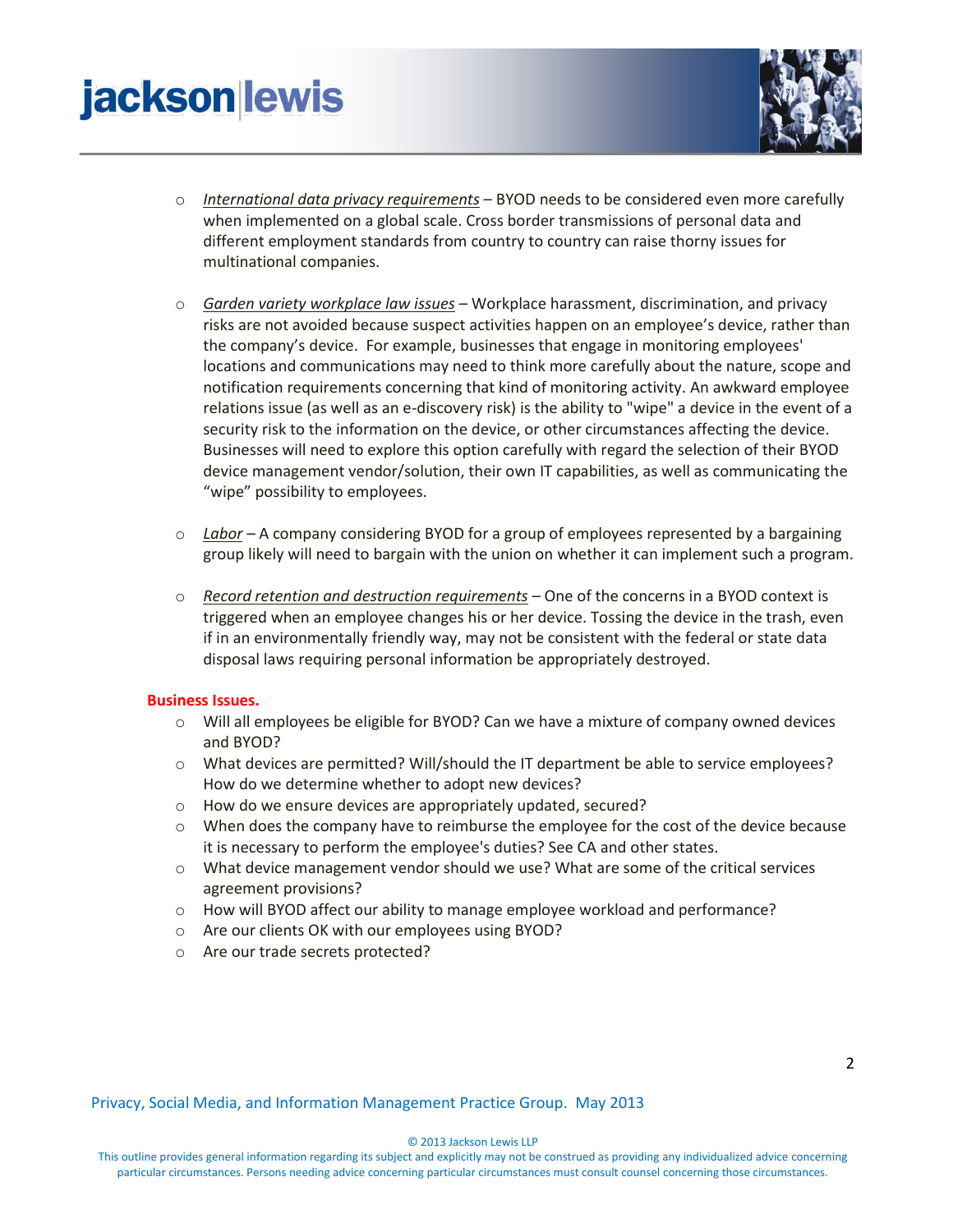### **jacksonlewis**



#### **Sample Policy Elements:**

#### **Eligibility and Program Parameters.**

- o Defining employees/departments eligible to participate in BYOD
- o Defining eligible devices
- o Address permissible personal v. business use
- o Employee agreement requirement, acknowledgement, consideration, etc.
- o Access and use limitations
- o Applicability of other employment/workplace policies

#### **Reimbursement.**

- o Personal v. business use
- o Tax compliance
- o Conditions for reimbursement
	- Device purchase and/or replacement
	- Data plan limitations (e.g. maximum reimbursable amount)
	- Substantiation of expenses

#### **Security.**

- o Prohibited activities
	- "Jail Breaking" or "Rooting"
	- Modifications to device hardware or operating software beyond routine updates
	- Unsecured networks, WiFi
- o Utilization of technology consistent with an enterprise-wide written information security program, global privacy compliance, and business partner/client agreements
- o Process and timing for reporting loss, theft, new device, unauthorized access, and cessation of employment
	- Remote wipe (failed log-in, lost device, other)
	- Back-up reminder/notice
	- Update, patch reminders
- o Password and/or encryption requirements

#### **Monitoring.**

- o Address employees' expectations of privacy
	- Reserve the right to monitor communications, location and activity
	- Voluntary acceptance of program
	- Explicit/implied consent
	- Notice/posting requirement (e.g., DE and CT bulletin board, log-in screen, handbook)
	- Consistency in content and application of policies

Privacy, Social Media, and Information Management Practice Group. May 2013

© 2013 Jackson Lewis LLP

This outline provides general information regarding its subject and explicitly may not be construed as providing any individualized advice concerning particular circumstances. Persons needing advice concerning particular circumstances must consult counsel concerning those circumstances.